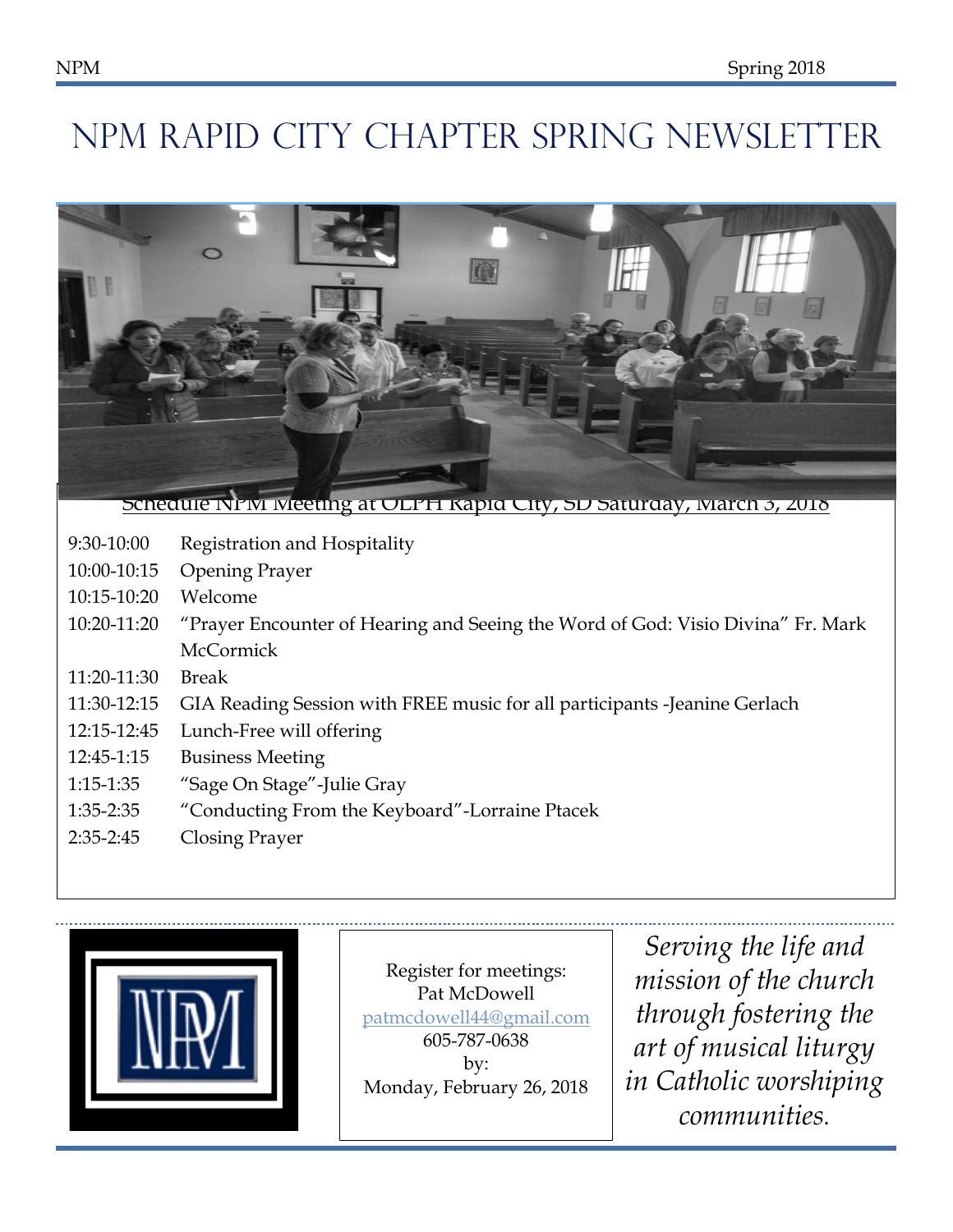*All musicians are encouraged to share their stewardship of talent by participating in the Diocesan Choir for this year's Chrism Mass on March 19th held at 7:00pm. Musicians interested in participating should contact Amber Larsen at 342-0507 or* 

*[amber@cathedralolph.org.](mailto:amber@cathedralolph.org) Rehearsals will be held in the choir loft of the Cathedral on February 26th at 6pm ; March 4th at 1pm ; and March 18th at 6:45pm. Local musicians are asked to come to at least two rehearsals if possible*.



## Building on our Heritage Praise<sub>st</sub> Annual Convention erve

# Baltimore, MD

July 9-13, 2018

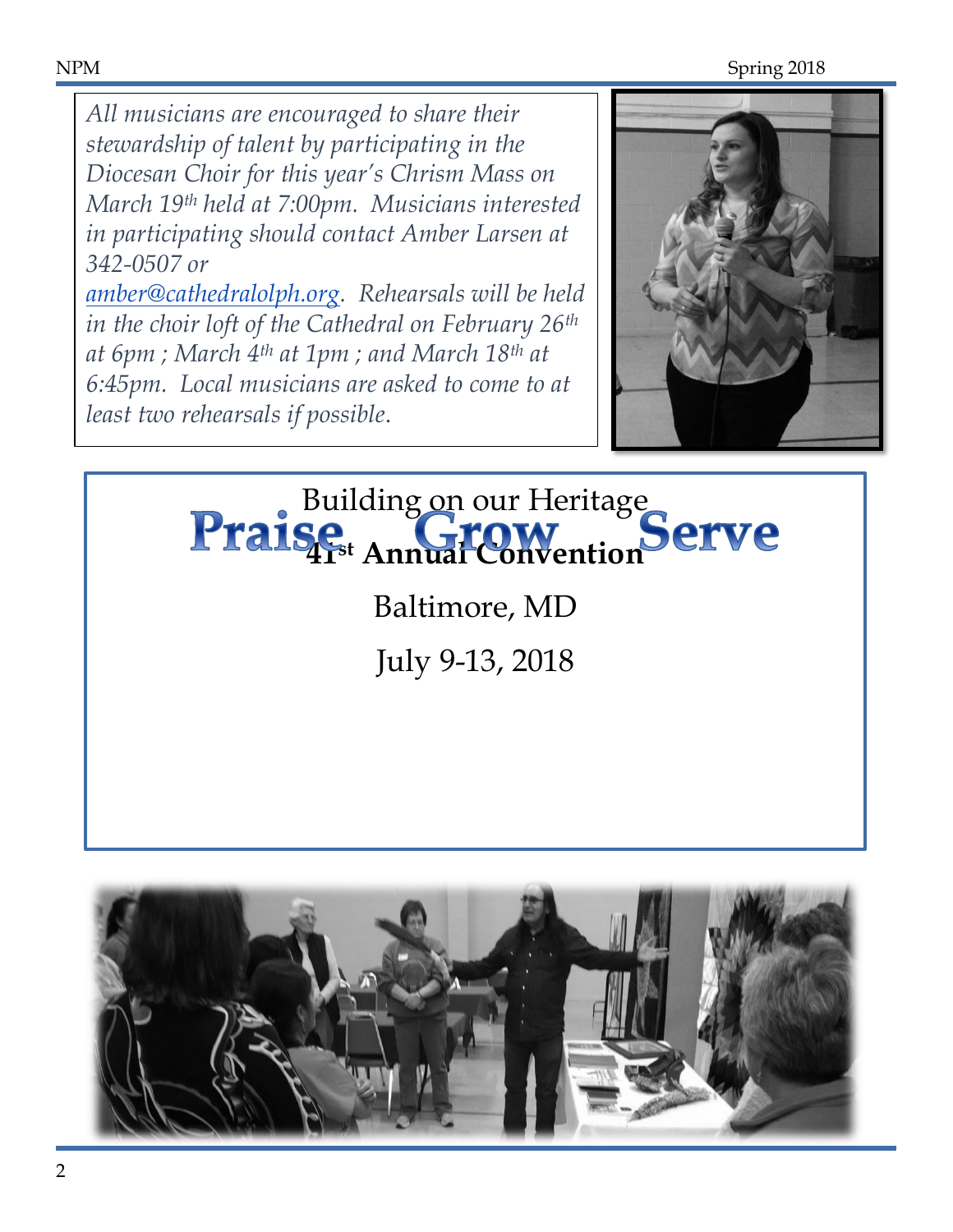# Directors' Letter

A big thank you to St. Isaac Jogues for their fabulous hospitality at our Jan. 27 meeting. Excellente!

Our upcoming meeting on March 3 at OLPH will be wonderful as well. Many have heard Fr. Mark McCormick give his presentation, "Prayer Encounter of Hearing and Seeing the Word of God: Visio Divina." This was brought to our board's attention. After more than one attempt, we have solicited our popular priest, Fr. Mark, to share with us. We contacted the publishing company, GIA, and they have sent us 40 FREE copies of several musical pieces from their library that you may find useful. Jeanine Gerlach from OLPH will lead us in a reading session of those pieces that you can take home. Lorraine Ptacek from Piedmont is a multitalented pianist. In her presentation of "Leading From the Keyboard," she will share techniques that have worked wonders for her over the years. Julie Gray, a former Peggy Langenfeld Memorial Award recipient, will share her wisdom as "Sage on Stage." Get your luncheon reservation into Pat McDowell [patmcdowell44@gmail.com;](mailto:patmcdowell44@gmail.com) 605-787-0638 by Monday, February 26, 2018.

Our Silent Auction was a huge success last year. Please send photos of your donations to Margaret Lindskov [\(gmalindskov@yahoo.com\)](mailto:gmalindskov@yahoo.com) or

Marlene Biegler [\(napa\\_212@yahoo.com\)](mailto:napa_212@yahoo.com). They will be displayed at our summer meeting. Our priests were huge contributors last year. Please

encourage them to donate this year as well.

(continued)

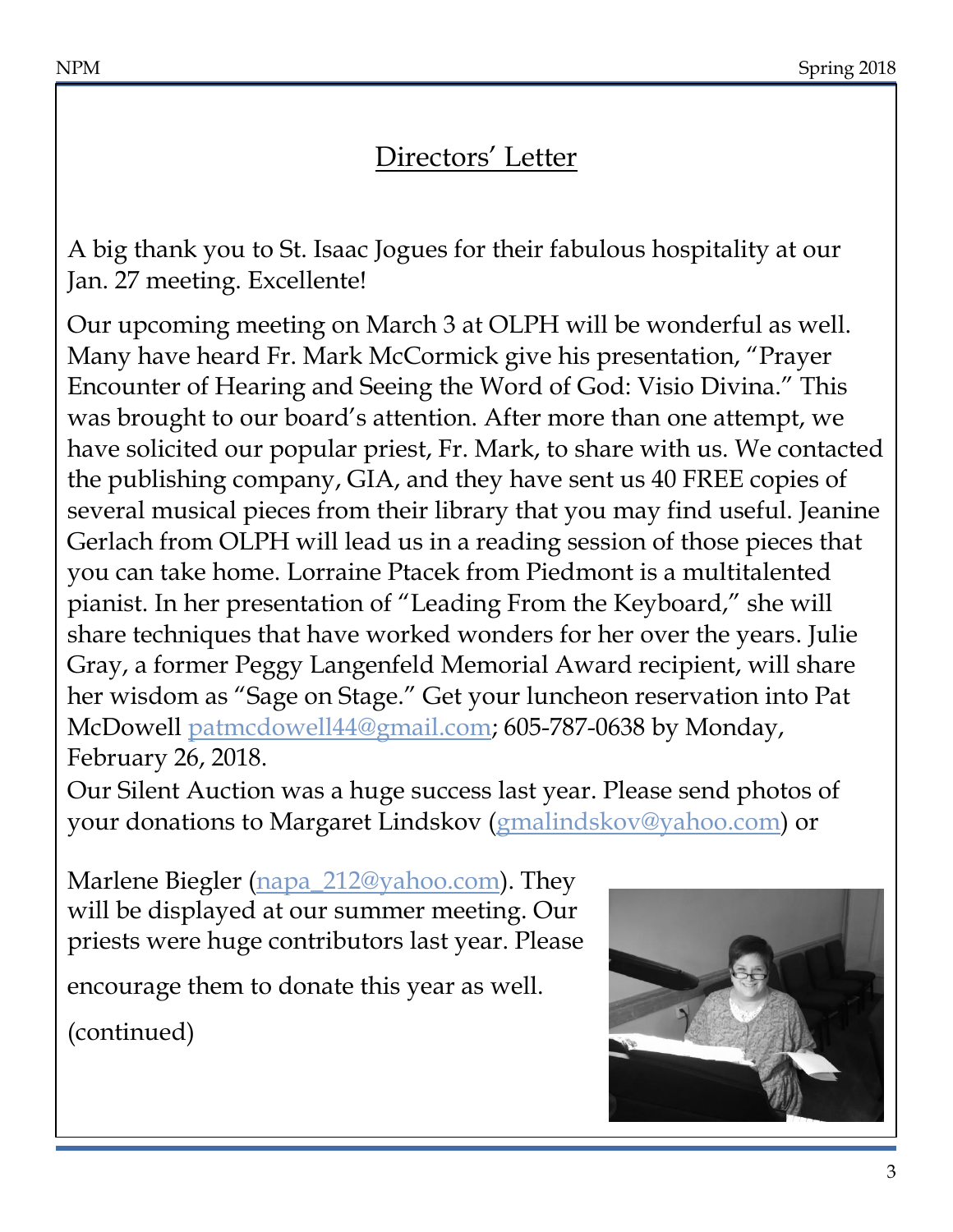

**2018 NPM WINTER MEETING EVALUATION RESULTS Saturday, January 27, 2018 St. Isaac Jogues Church, Rapid City, SD**

**Number of Respondents = 12, Percentage of Meeting Attendees Respondents = 54.5% (12/23)**

|                                                                                                                              | $5 =$     | $4 =$            | $3 =$ | $2 =$ | $1 =$ |
|------------------------------------------------------------------------------------------------------------------------------|-----------|------------------|-------|-------|-------|
| <b>Program Segments</b>                                                                                                      | Excellent | <b>Very Good</b> | Ave   | Below | Poor  |
|                                                                                                                              |           |                  |       | Ave   |       |
| 1) Morning Prayer                                                                                                            | 50%       | 34%              | 8%    | 8%    |       |
| 2) "Successful Approaches to Music Ministry in a<br>Bilingual and Multicultural Environment" Maria Munoz<br>and Toni Wilkins | 50%       | 34%              | 16%   |       |       |
| 3) "Demonstrating the New National NPM Website in<br>Real Time" Jackie Schnittgrund                                          | 25%       | 42%              | 25%   | 8%    |       |
| 4) Lunch                                                                                                                     | 84%       | 16%              |       |       |       |
| 5) "Sage on Stage" Barry Furze                                                                                               | 66%       | 34%              |       |       |       |
| 6) "Compiling, Formatting, and Publishing Worship Aids<br>with Copyright Permission"<br>Amber Larsen                         | 50%       | 42%              | 8%    |       |       |
| 7) Closing Prayer                                                                                                            | 64%       | 27%              | $9\%$ |       |       |
| 8) Overall Rating                                                                                                            | 55%       | 45%              |       |       |       |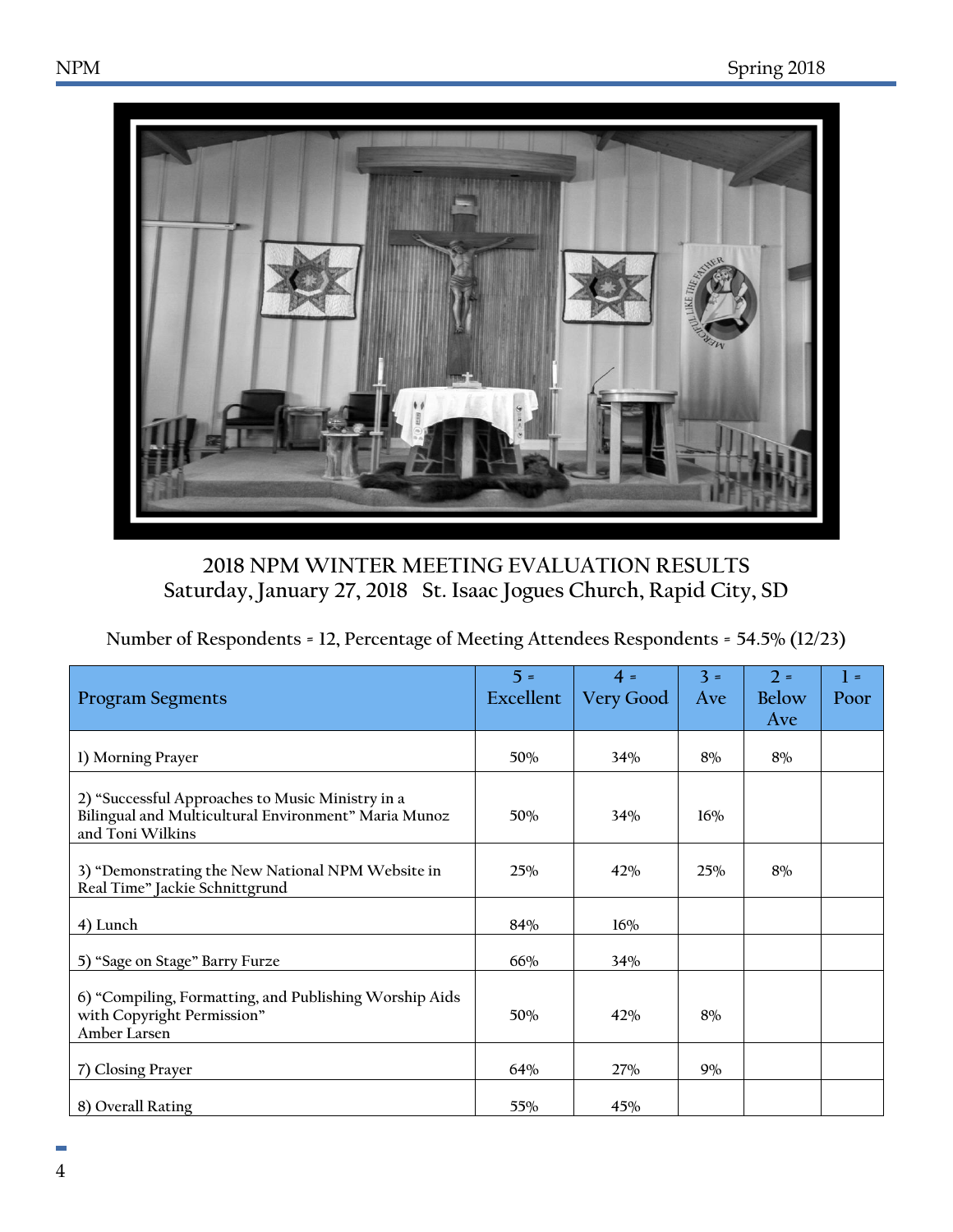## Evaluation Continued…

## **Please comment about this meeting here:**

- Oh my more regulations for us choir people. Sad. It will discourage more parishioners from becoming musicians.
- Please try to be more conscious of people's time closing. Closing on time in important.
- Topic ["Compiling, Formatting, and Publishing Worship Aids with Copyright Permission"]
- was too "heady" for after lunch.
- Needed to use the better microphone (hard to hear). ["Successful Approaches to Music Ministry in a Bilingual and Multicultural Environment"]
- Too bad about the computer ["Demonstrating the New National NPM Website in Real Time"].
- I enjoyed the whole workshop!
- Appreciate the efforts of St. Isaac Jogues—nice to be at another parish. Good setting and services!
- Really enjoyed the day—met some new folks due to the new place.

## **Social Media Update – Spring 2018 Carman Timmerman, Co-director Rapid City Chapter**

Greetings! This is the second social media update to appear in our Rapid City Chapter Newsletter.

**2018 Winter Meeting** – Jackie Schnittgrund showed the meeting attendees how to navigate the recent "remodeled" National Pastoral Musicians website in her presentation "Demonstrating the New National NPM Website in Real Time." Check the website out for yourself on [www.npm.org.](http://www.npm.org/)

**Chapter Website** [\(www.npmrc.org\)](http://www.npmrc.org/) – Click on the PICTURES link in the Rapid City Chapter website for photos of our January 27, 2018 Winter Meeting at St. Isaac Jogues. You may also read past issues of our chapter newsletters in the NEWSLETTERS link.

**Facebook (National Association of Pastoral Musicians Rapid City Chapter)** – You may find photos from our most recent meeting on our chapter Facebook page.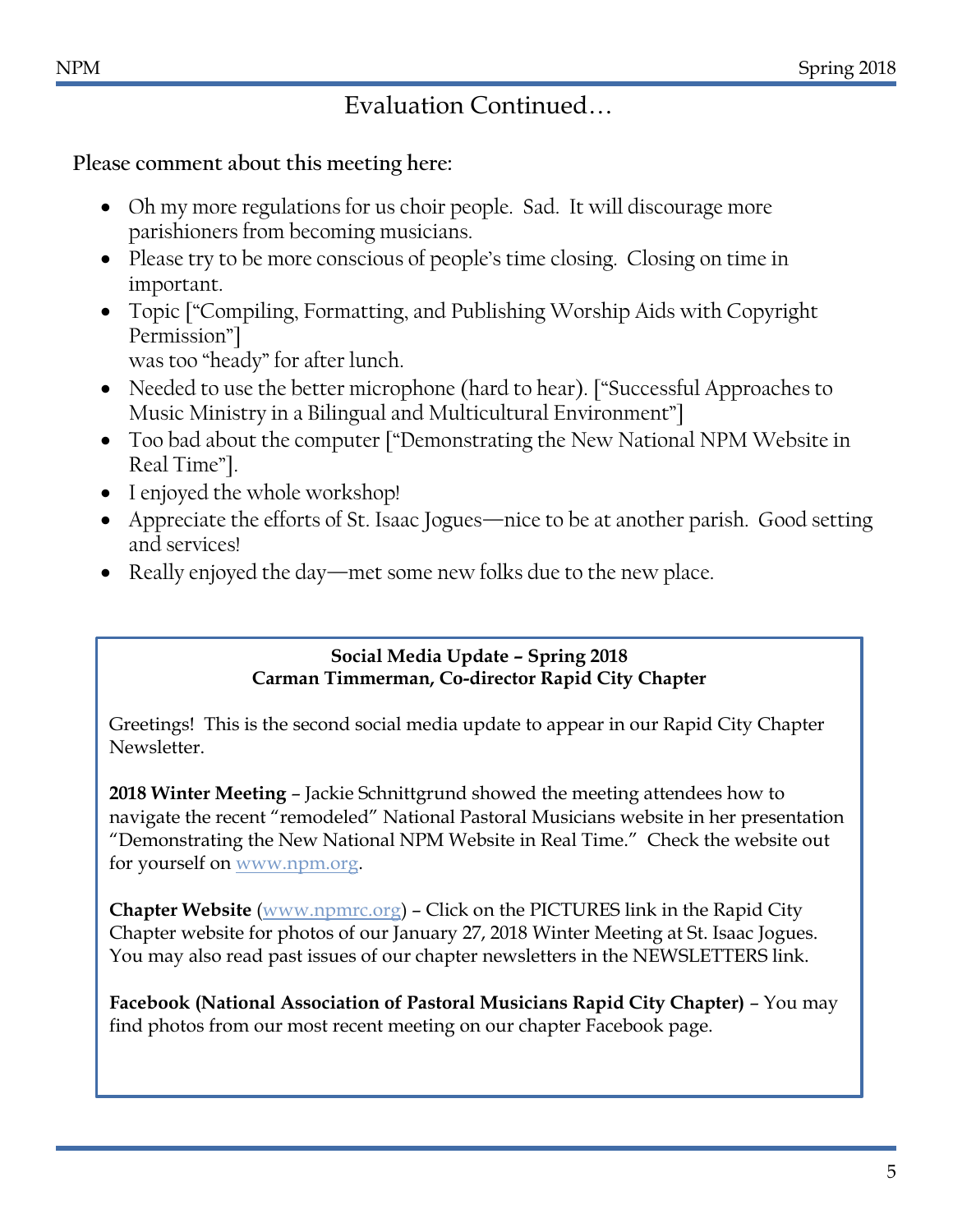### **National Pastoral Musicians Gather at St. Isaac Jogues Church**

On Saturday, January 27, 2018, NPM members held their winter meeting at St. Isaac Jogues Church in Rapid City. The day's activities were varied but had one thing in common—we all learned something.

Starting off the day Maria Munoz (Blessed Sacrament Parish, Rapid City) and Toni Wilkins (St. Isaac Jogues Parish, Rapid City) deepened the participants' knowledge by discussing "Successful Approaches to Music Ministry in a Bilingual and Multicultural Environment." Maria focused on the Hispanic culture through explanation, video and song. Toni centered on the Native American culture, using description and Lakota hymn singing. Both women brought displays of their reading materials, art work and artifacts specific to their cultures.

Switching gears, Jackie Schnittgrund (Blessed Sacrament Parish, Rapid City) went to the internet in her presentation, "Demonstrating the New National NPM Website in Real Time." This gave the attendees an opportunity to see how to find topics of interest on the National Pastoral Musicians website (www.npm.org).

During the business meeting after a catered lunch, the group sang a few bars of the top five Spanish-English songs that the members had voted on at our Fall 2017 meeting. Music minsters in the Rapid City Diocese are encourage to incorporate these Spanish-English songs into their parish hymn repertoire.

In the summer of 2017, our NPM chapter brought a new segment to our meetings. This portion is called "Sage on Stage," and Barry Furze, music minister since childhood and current choir director at St. Francis of Assisi Parish in Sturgis, shared what he has learned in his long service as a music minister.

Our last segment of the day featured Amber Larsen (Cathedral of Our Lady of Perpetual Help in Rapid City). Amber provided information on "Compiling, Formatting, and Publishing Worship Aids with Copyright Permission." She gave the attendees handouts that highlight the important components of worship aids.

The next Rapid City Chapter NPM meeting will be on Saturday, March 3, 2018 at the Cathedral of Our Lady of Perpetual Help in Rapid City. This meeting's program will include Fr. Mark McCormick on "Prayer Encounter of Hearing and Seeing the Word of God: Visio Divina," Jeanine Gerlach on "Reading Session with GIA Music Packets" (including free take-home sheet music), Julie Gray as "Sage on Stage" and Lorraine Ptacek on "Leading from the Keyboard."

To register for the March 3rd event, contact Pat McDowell at 605.787.0638 or [patmcdowell@gmail.com](mailto:patmcdowell@gmail.com) by Monday, February 26, 2018. There is no charge for the event, but we need to know number of attendees for lunch planning.

We encourage all Rapid City Diocese music ministers and clergy to attend quarterly NPM meetings at which education, prayer and fellowship are the focal points. For more information about the Rapid City Chapter of National Pastoral Musicians, go to our website (www.npmrc.org) or Facebook page (www.facebook.com /NPMRapidCityChapter ).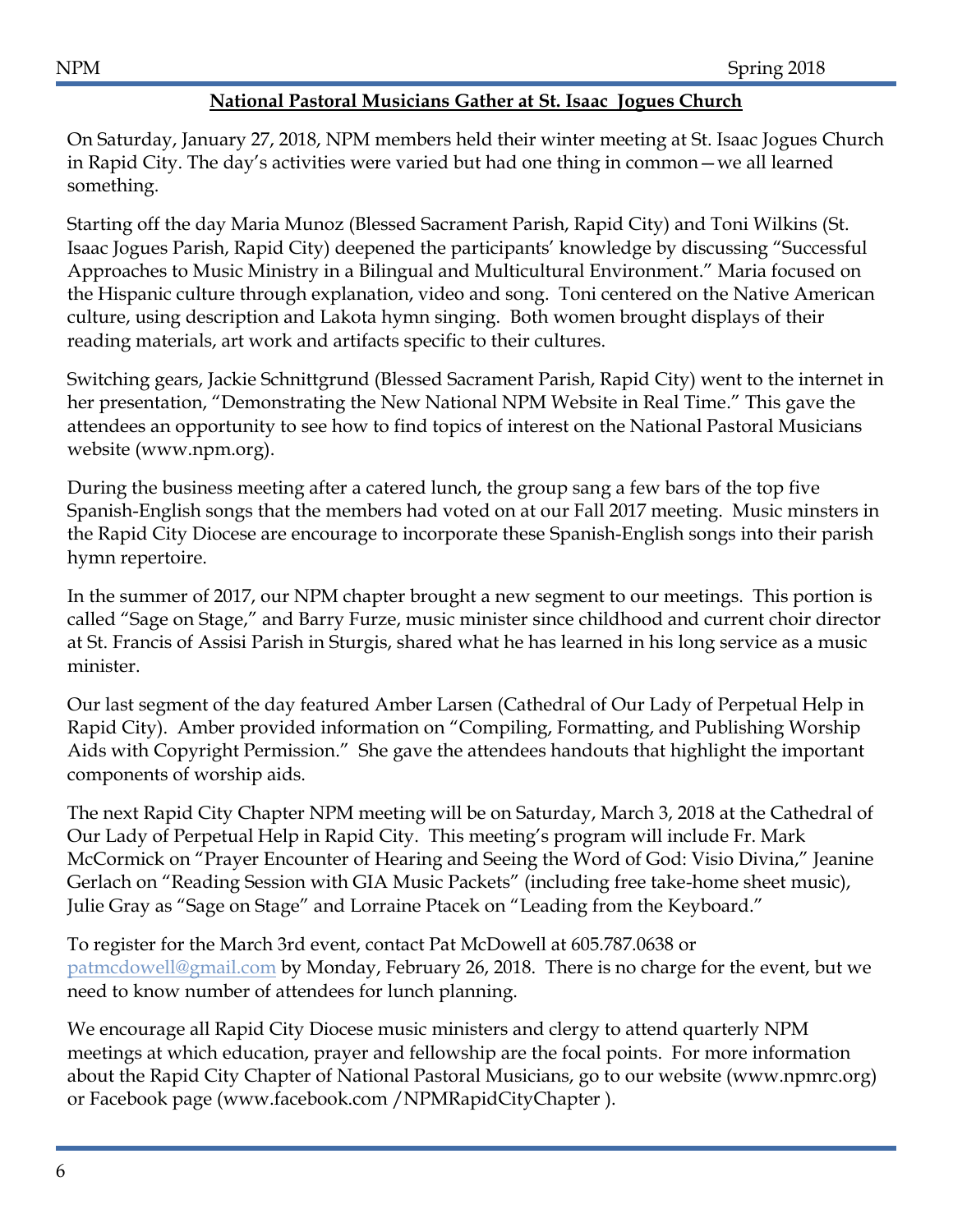# Directors' Letter Continued

This summer we are hoping to join forces with AGO (American Guild of Organists). In the past, NPM had combined meetings with AGO with favorable success. I'm looking forward our next joint venture. We have yet to finalize our meeting. Keep a lookout for further info.

I'd like to add a word on the bilingual songs that NPM is encouraging all parishes in the diocese to use in their parishes (see Carman's report on the January meeting for details). This is NOT a diocesan mandate. NPM is just hoping that our local parishes will embrace these songs and use them in their liturgies. As was explained at our January meeting, the Catholic Church in the United States has the largest number of members from multicultural backgrounds. As Christ taught, hospitality to all is not a choice but part of who we must be as Christians. With that in mind, our NPM chapter is hoping that our music ministers will reflect that openness by incorporating these 5 bilingual songs in their liturgies regularly. In that way, we can come together in diocesan liturgies and be able to participate in bilingual

songs more easily, welcome our Spanish speaking brothers and sisters to our churches, and enjoy the experience of singing in a language other than our own

as we have done in the past with Latin.

Don't forget about the Chrism Mass in March. You will find the rehearsal

schedule for musicians enclosed within the newsletter.



God bless,